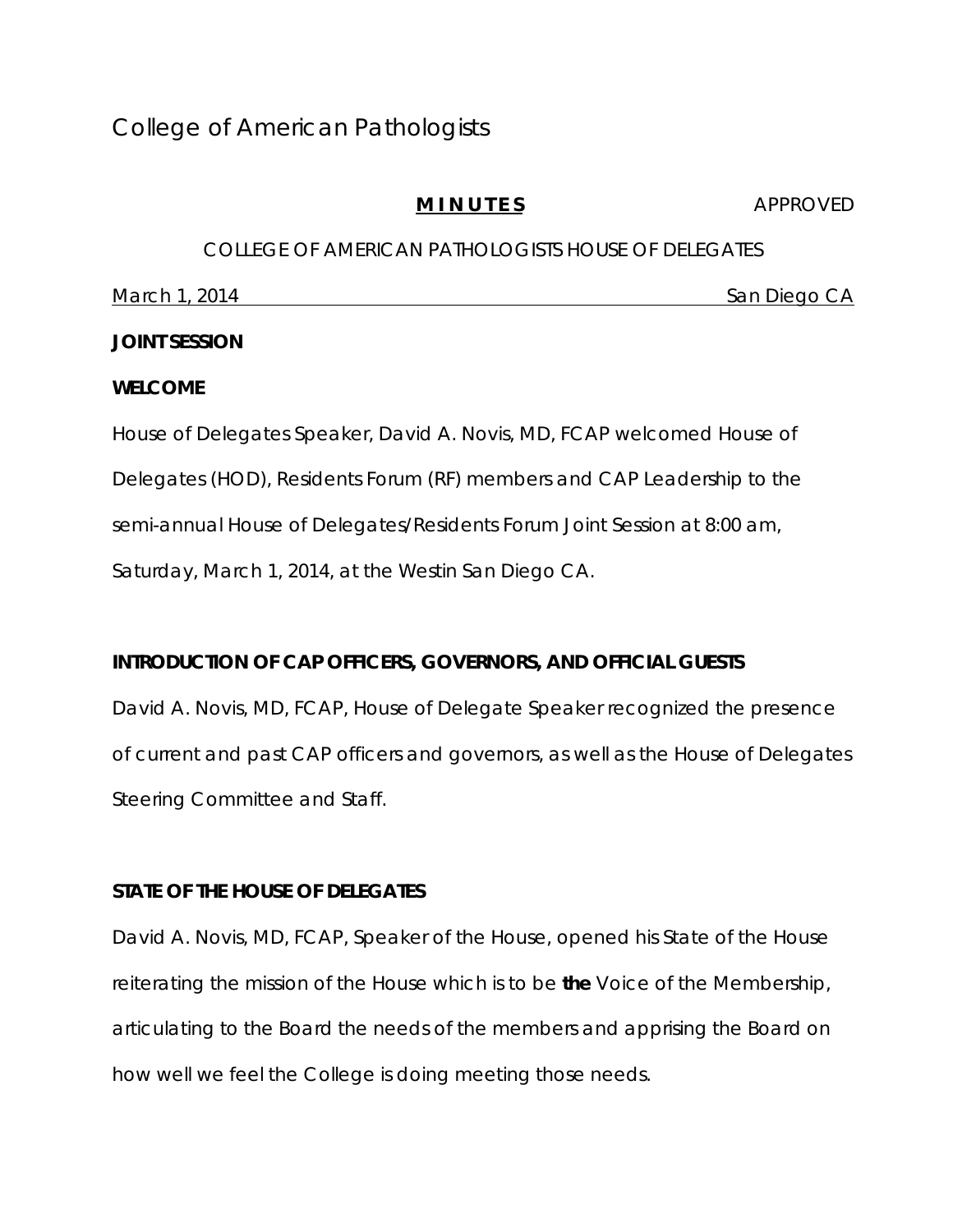Our vision is One College; the House and the College working together as one unit. In order to make this happen, we engaged our delegates. Our delegates built the infrastructure we have today. They revised House Rules twice, created job descriptions, recently created a mechanism to get our delegate chairs more involved in operations of the House and increased the scope of our membership, by reaching out to residents, members newly in practice and State Pathology Societies. We have engaged the Board of Governors in a variety of venues; through the Board of Governors meetings, House meetings, on our Collaboration Space and through our annual report card.

By all measures, we are moving the in the right direction for meeting the needs of our delegates. Attendance is at its highest, membership is up, and overall satisfaction is up. Delegates feel the House articulates their voice. For us to achieve the *One College* vision, the College must embrace the house. For this to happen, the House must provide value. Over the next one and a half years, we will focus our efforts on accomplishing this. We will work towards making the House the gateway to leadership in the College. We will network with the College Councils and ask "how can we provide value?" We will look for projects that advance the mission of the House and the vision of *One College*. *The presentation and audio file for this segment are available on the HOD Topic* 

*Center.*

**STATE OF THE RESIDENTS FORUM** 

*College of American Pathologists*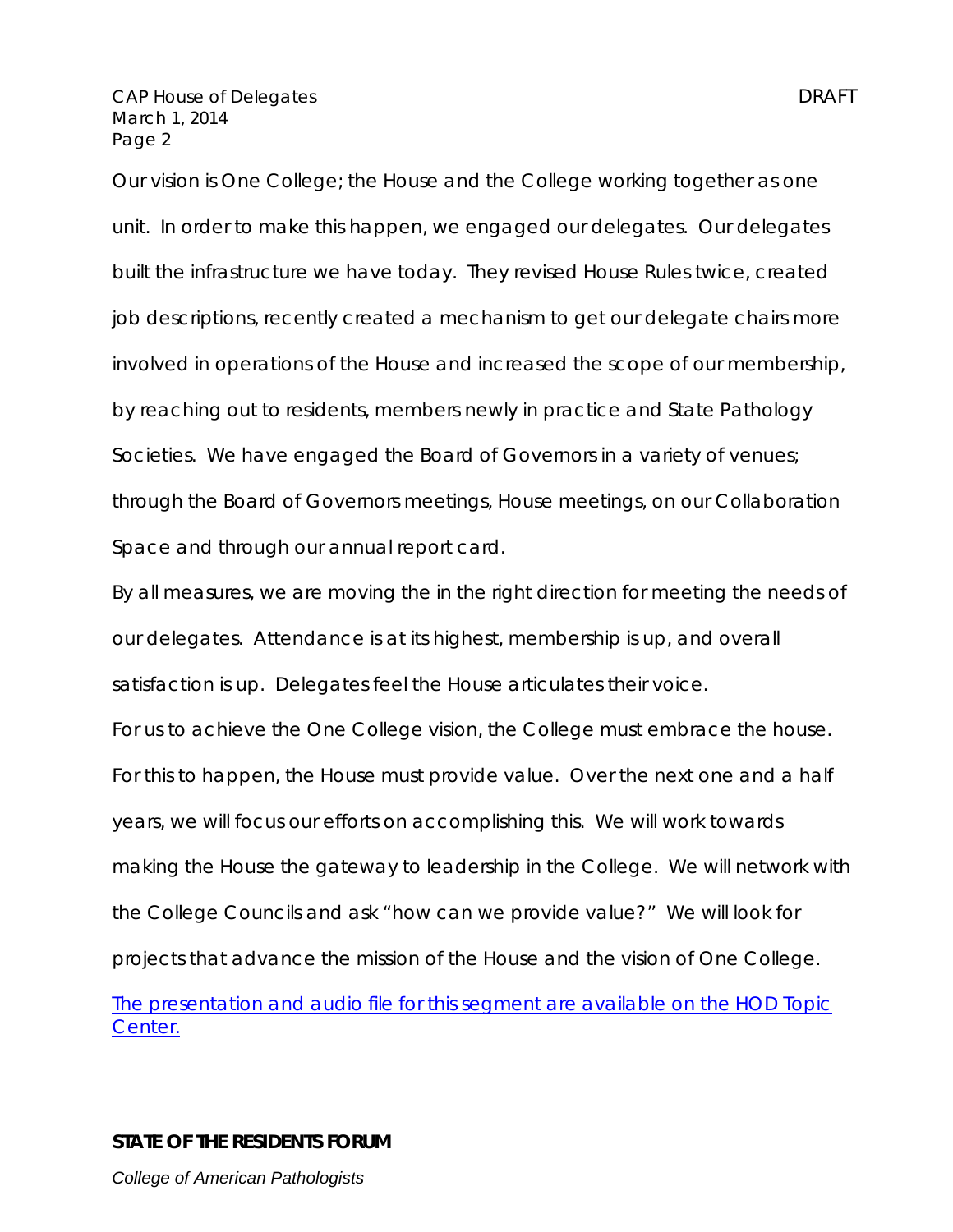Ricardo Mendoza, MD, opened by recognizing the Residents Forum Executive Committee and Staff. Dr. Mendoza provided a brief update on the activity of the Residents Forum and agenda topics for their Spring '14 meeting.

#### **UPDATE FROM THE CHIEF EXECUTIVE OFFICER**

Charles Roussel, Chief Executive Officer of the College, opened by thanking the House and Resident members for their engagement with the College. He shared some highlights of 2013 and a preview of some things we're already doing in 2014 to advance our mission and support our members, customers, patients, and society. 2013 brought significant challenges to CAP's core business and to the specialty of pathology. For the most part, we navigated these challenges well, so we entered 2014 with a solid foundation of accomplishment to build on. Despite market upheaval, revenues continued to grow in 2013, and costs remained consistent with expectations. CAP revenues increased \$6.2 million over 2012, and our core PT business grew 4.3% (versus the planned 4.0%). LAP grew 10.6% (versus the planned 7.2%) so total LIP revenues increased 5.5%, which exceeded the target. Underpinning this growth: 55 new products emerging from the Council on Scientific Affairs and other member-led teams and an increase in the number of labs we accredit to 7,599.

*College of American Pathologists*  But competition in our core business remained aggressive, and our LIP customers felt increasing cost pressure. Both these factors affected our PT contract negotiations, and we worked with our best and most loyal customers to try to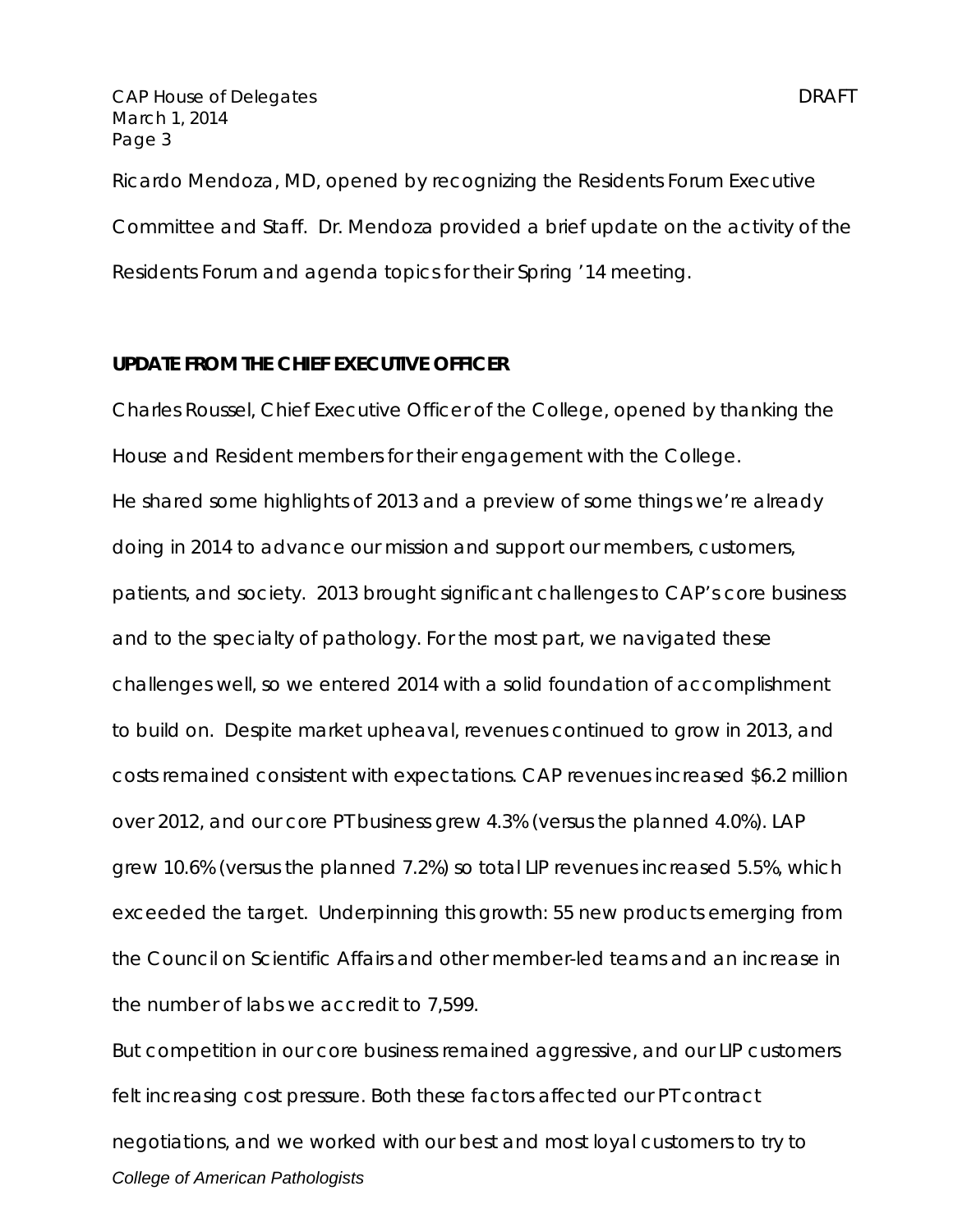address their concerns. We spent a lot of time in 2013 developing strategies to stem further losses, and we have a clear plan of action for 2014. We have set a number of priorities for 2014 to better meet the needs of our customers and members and make CAP operations more efficient and effective.

Some priorities are strategic and some tactical. For example, we plan to update the CAP strategy and our LIP strategy,

The CAP has always been more than the sum of its parts, and this is certainly true for the quality assurance services we provide. We need to play to this strength. The LIP strategy refresh is designed to stabilize and strengthen our core business in the face of mounting competition and to provide a path forward for our members to stay with the CAP as their needs increase for more and better lab data. We will implement the new marketing and sales approaches, we will continue improving our internal and external communications, including relaunching the CAP website at the end of the year. We will launch a new learning management system to enhance the education search and registration process; it will also enable easier access to most of our learning products from both Mac and PC platforms. We will implement the next wave of EPP technology and customer service enhancements.

And, we will continue working with organized pathology to address workforce and education challenges facing the specialty.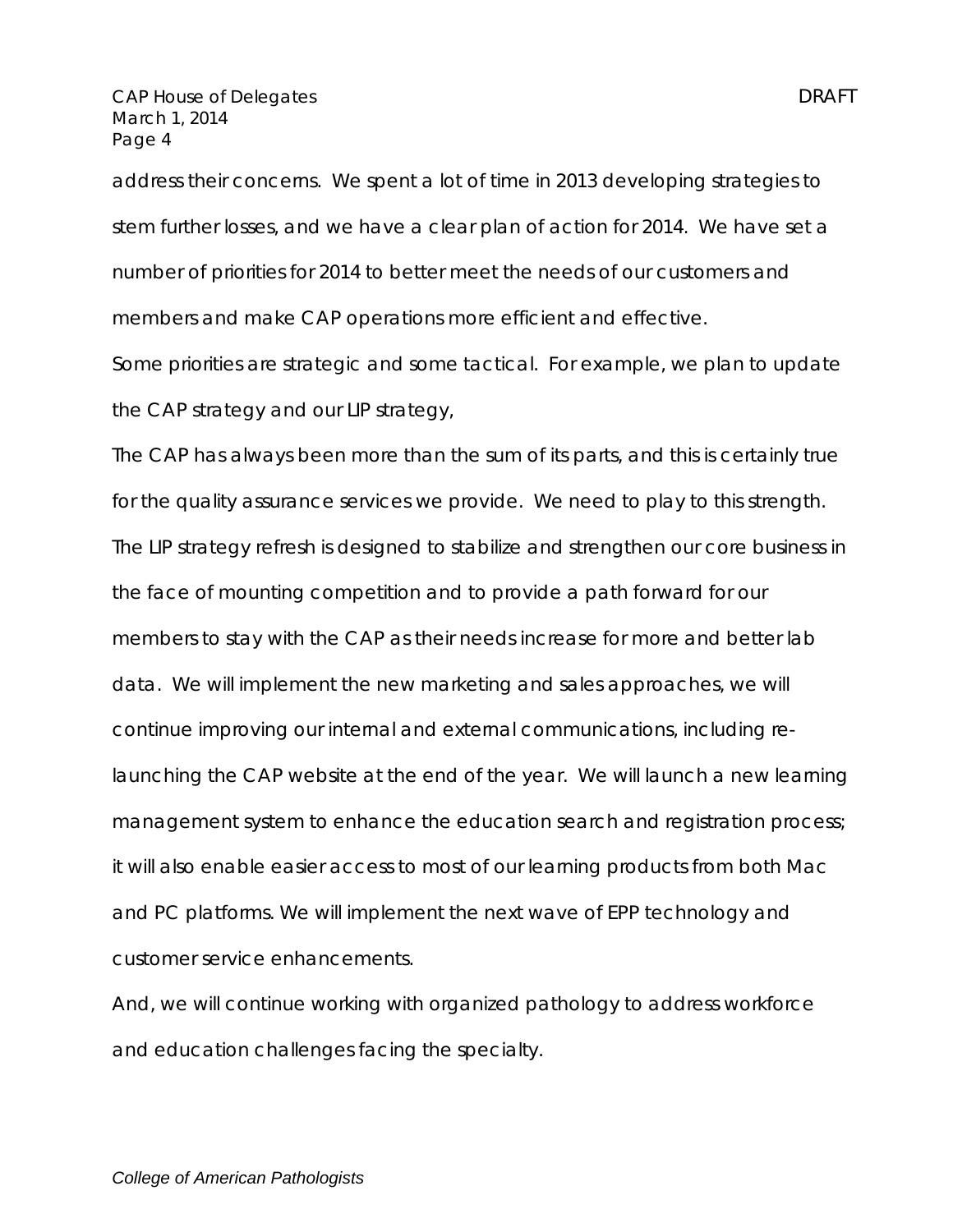#### **UPDATE FROM THE CAP PRESIDENT**

CAP President, Gene N. Herbek, MD, FCAP shares some stories about leadership, fellowship, and service, citing the book The Immortal Life of Henrietta Lacks. This book tells the story of a woman who died in 1954 from a horrendously aggressive cervical cancer. While being treated at the Johns Hopkins Hospital, her cells were collected for study. This was routine at the time. Nobody thought, back then, about patient privacy or informed consent. Our policy on informed constent for the donation, use, and disposition of human tissue for nondiagnostic purposes, first adopted in 1981, has been revised 5 times. Like so many of our endeavors, the process has been thoughtful and time consuming. Like everything we do to protect our patients, it was well worth it. As pathologists, we bridge science and medicine. Our work at the microscope has taught us that a detail can be a determinant. Our work in precision medicine has proved that small mutations can make life-changing differences. And none of it means anything without context. The College is a true, member organization because of individual engagement. We are a true member organization because we are guided by the wisdom of outstanding pathologists. And we are a true, member organization because of our volunteer tradition. Perhaps more than ever before, that tradition demands your commitment. This is a time when member involvement and input is much needed at all levels. However much we may be doing right now. We are called to do more for our specialty because nobody else can do what we do for our patients. Each of us is called to do our part.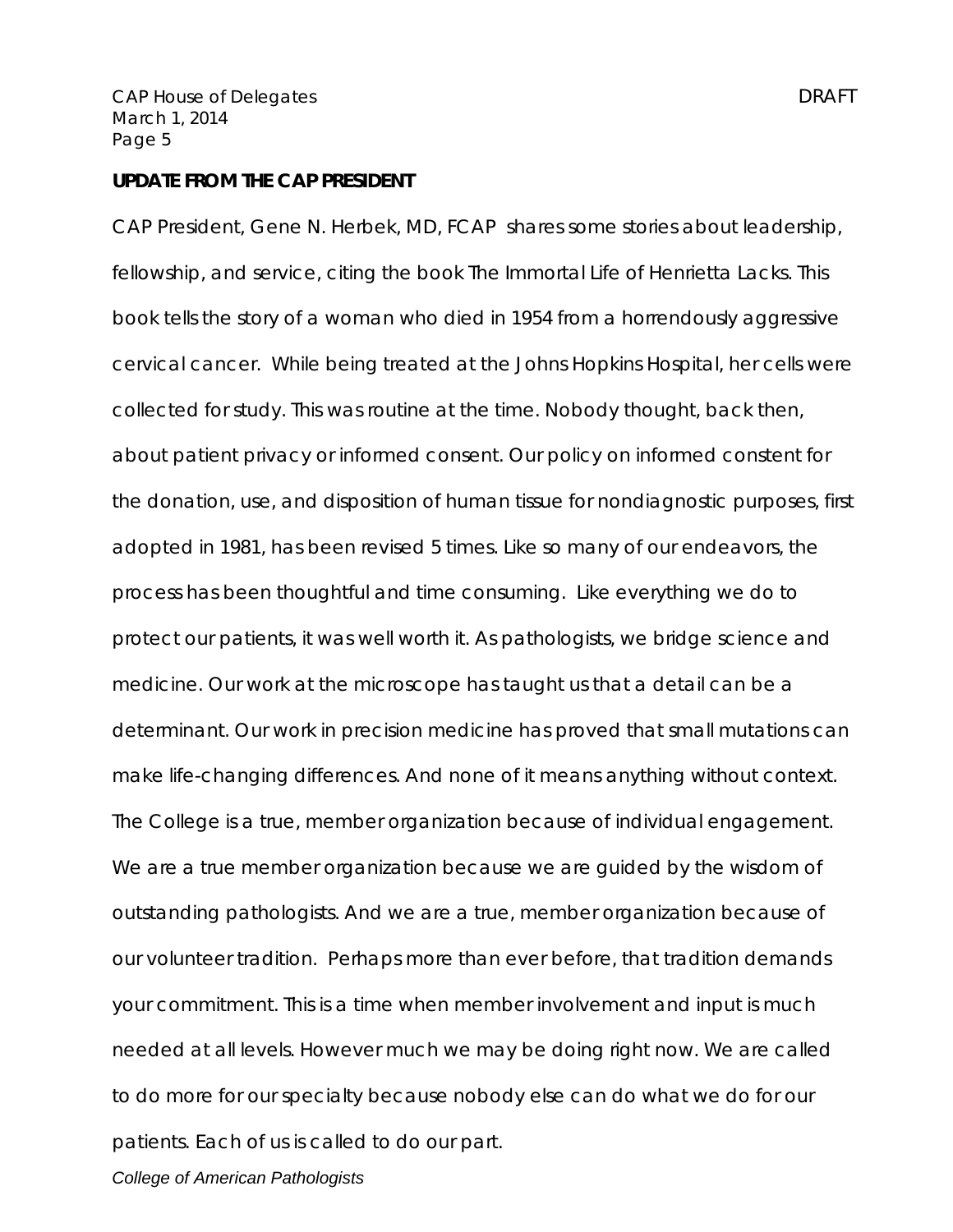#### **HOUSE OF DELEGATES MEETING**

#### **CALL TO ORDER**

Speaker of the House, David A. Novis, MD, FCAP, called to order the regular session of the College of American Pathologists House of Delegates at 9:15 AM, Saturday, March 1, 2014 and introduced California Delegation Chair Robert Freedman, MD, FCAP. Dr. Freedman welcomed House members to the state of California and stated that we have a great opportunity for synergy between the College of American Pathologists, State Pathology Societies and the House of Delegates. Dr. Freedman asked all California delegates to stand and be recognized and thanked all members for their commitment, engagement and dedication to advancing the specialty of pathology.

He highlighted that the Spring '12 meeting was the largest House of Delegates Spring meeting and Spring '13 is thirty percent larger.

#### **STRATEGIC OVERVIEW: VISION, VOICE AND VALUE**

Dr. Novis welcomed delegates/alternates and guests to the largest registered Spring HOD meeting. He reviewed the HOD mantra: Just One College, HOD strategy: Be The Customer, and highlighted discussion topics for today's agenda.

# *The presentation and audio file for this segment are available on the HOD Topic Center.*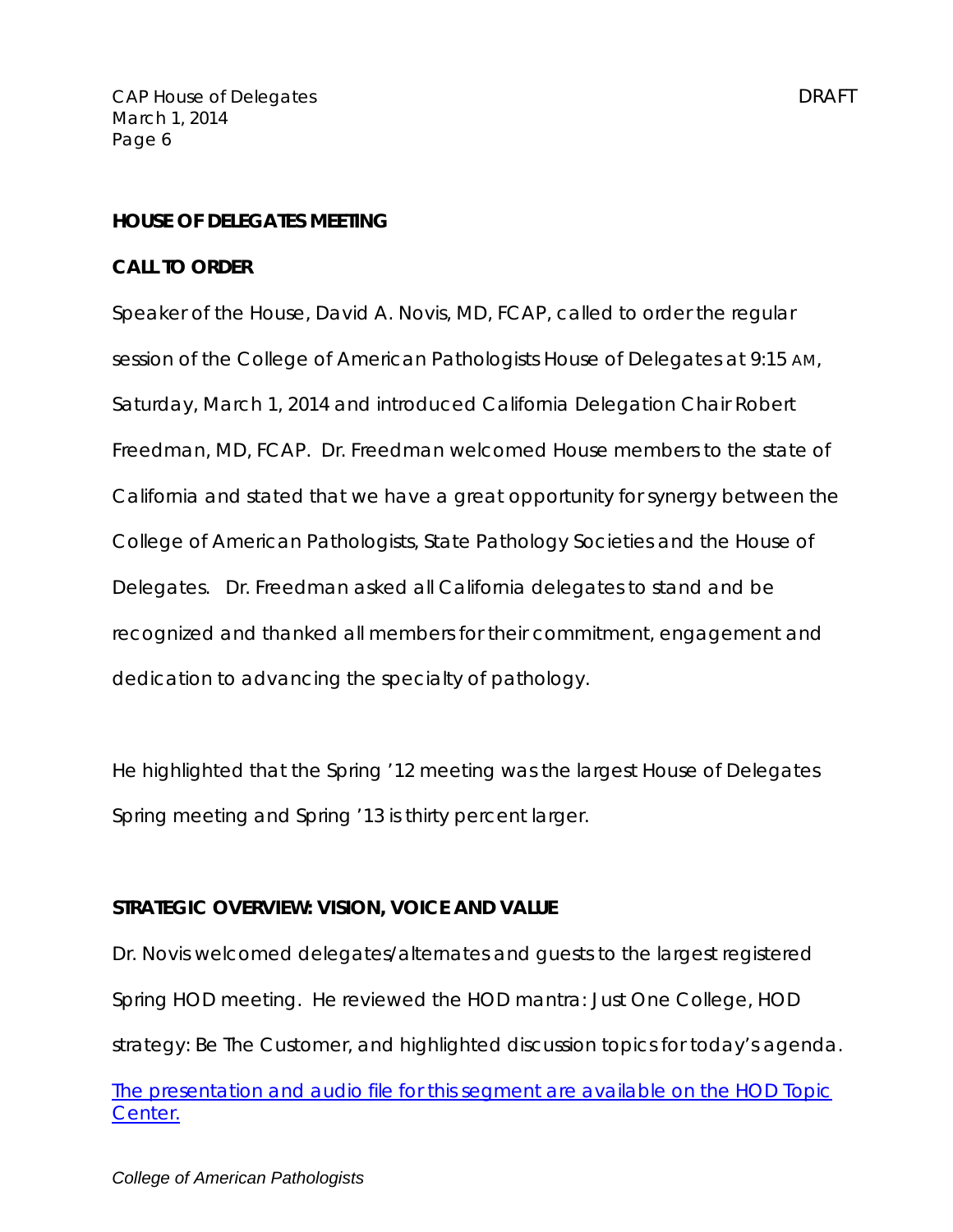#### **FALL '12 HOD MEETING MINUTES APPROVAL**

Dr. Novis asked for a motion to approve the Fall '12 House of Delegates Meeting

Minutes. A motion was granted, seconded and approved.

### **FINANCIAL UPDATE**

CAP Secretary/Treasurer Paul N. Valenstein MD, FCAP gave a presentation on

CAP Finances. A question and answer segment followed Dr. Valenstein's

presentation.

*The presentation and audio file for this segment are available on the HOD Topic Center.*

# **SUSPENSION OF PARLIAMENTARY PROCEDURE**

It was moved, seconded, and CARRIED to SUSPEND parliamentary procedure.

# **ADAPTING TO THE CHALLENGES OF TODAY AND THE FUTURE**

Dr. Novis invited CAP President to give a short presentation on what the College is

doing to help member practices.

*The presentation and audio file for this segment are available on the HOD Topic Center.*

*College of American Pathologists*  Dr. Knight opened the panel discussion by highlighting how the changes and challenges of the past year including the loss of the TC Grandfather, decline in 88305 and other reimbursement changes present an opportunity to successfully adapt to the challenges we face. She invited panelists**,** Al Lui, MD, FCAP Krista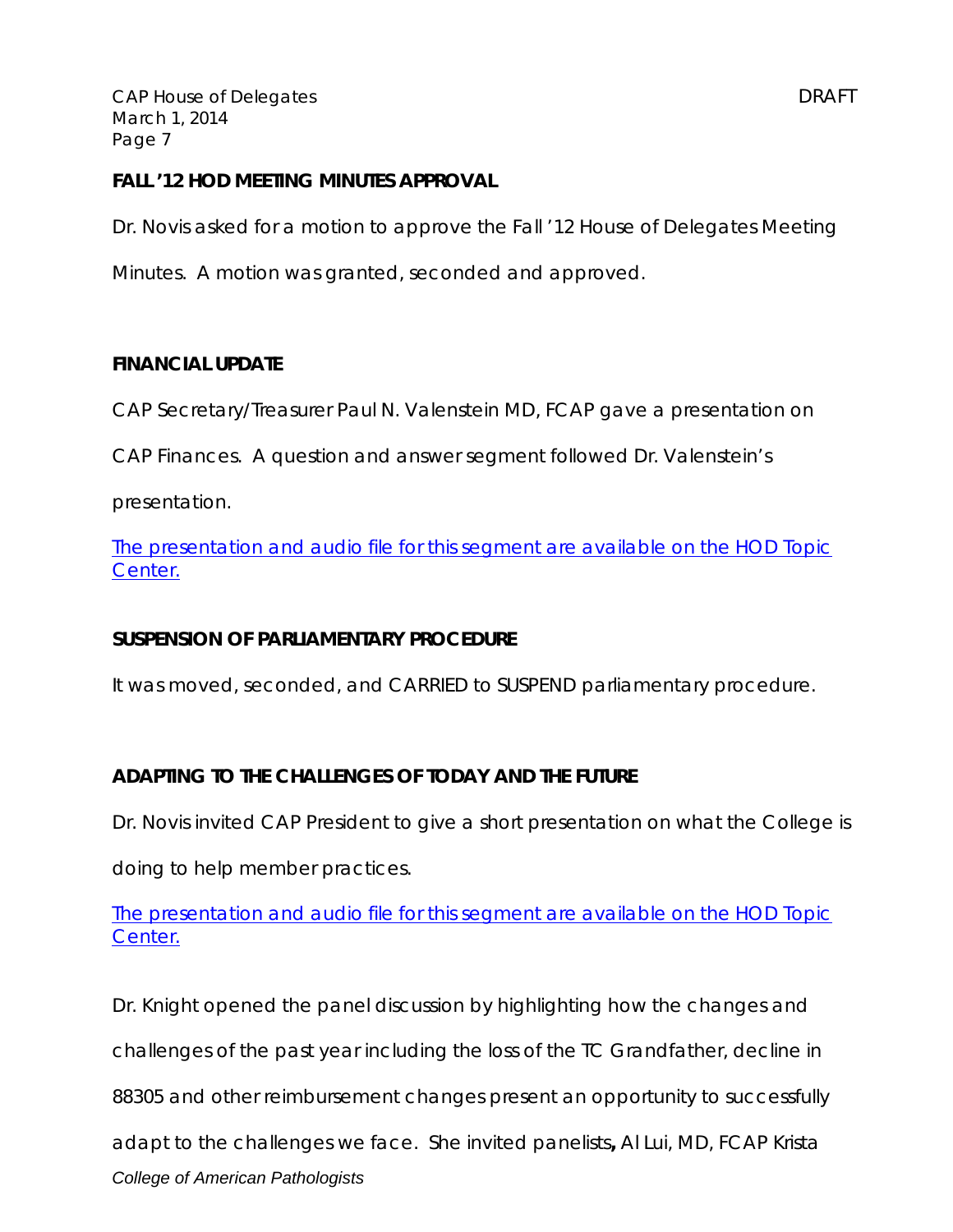Crews and Tony Martinez, MD, FCAP to share their strategies with House members

in attendance as ways in which to survive and thrive in the current environment.

*The presentation and audio file for this segment are available on the HOD Topic Center.*

#### **NEW BUSINESS**

Dr. Novis called for any new business. No new business was brought to the floor.

# **CAP 2013 CANDIDATE FORUM: PRESIDENT-ELECT Q&A**

Seven candidates running for Governor: Patrick E. Godbey, MD, FCAP, Stephen J. Sarewitz, MD, FCAP , Elizabeth A. Wagar, MD, FCAP, Timothy C. Allen, MD, FCAP, Jennifer L. Hunt, MD, FCAP, Raouf E. Nakhleh, MD, FCAP and Karim E. Sirgi, MD, FCAP participated in a live two hour Q&A segment moderated by Dr. Richard. Delegates had one minute to ask a question, the candidate had one-and-a-half minutes to respond. Dr. Al Campbell, HOD Sergeant-at-Arms provided official time keeping for the segment.

*The audio file for this segment is available on the HOD Topic Center.* 

#### **SUMMARY AND NEXT STEPS**

Dr. Novis reminded House members of their responsibilities to communicate, serve and attend. Delegates/Alternates are asked to complete all surveys so we know how we are doing, check the website and post your comments, bring your issues